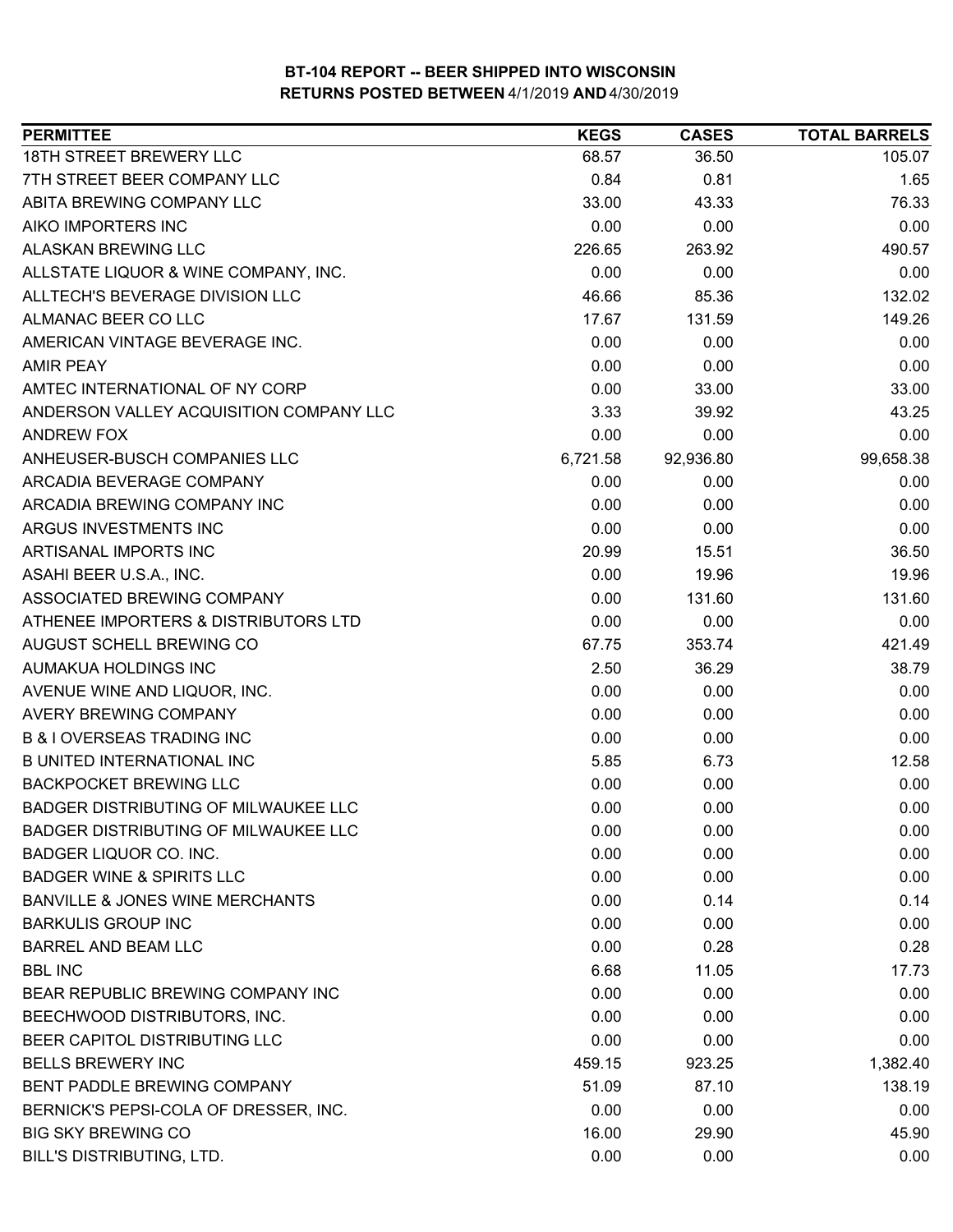| <b>PERMITTEE</b>                       | <b>KEGS</b> | <b>CASES</b> | <b>TOTAL BARRELS</b> |
|----------------------------------------|-------------|--------------|----------------------|
| <b>BINDING BRAUEREI USA INC</b>        | 15.34       | 98.47        | 113.81               |
| <b>BLACK LIST BEER LLC</b>             | 0.50        | 9.00         | 9.50                 |
| <b>BLACKROCKS BREWERY LLC</b>          | 12.50       | 38.00        | 50.50                |
| BLUE BLOOD BREWING COMPANY, INC        | 2.33        | 3.87         | 6.20                 |
| <b>BLUME BRAUHAUS LLC</b>              | 0.00        | 0.00         | 0.00                 |
| <b>BOSTON BEER CORPORATION</b>         | 588.84      | 9,452.44     | 10,041.28            |
| <b>BOULDER BEER INC</b>                | 16.00       | 23.88        | 39.88                |
| BRAU BROTHERS BREWING COMPANY, LLC     | 0.00        | 0.00         | 0.00                 |
| BREAKTHRU BEVERAGE GROUP LLC           | 0.00        | 0.00         | 0.00                 |
| BREAKTHRU BEVERAGE GROUP LLC           | 0.00        | 0.00         | 0.00                 |
| BREAKTHRU BEVERAGE WISCONSIN NORTH LLC | 0.00        | 0.00         | 0.00                 |
| <b>BRIAN EWING</b>                     | 7.85        | 20.12        | 27.97                |
| BROWN-FORMAN CORPORATION               | 0.00        | 248.68       | 248.68               |
| <b>BUFFALO CREEK BREWING LLC</b>       | 3.35        | 0.97         | 4.32                 |
| BUR OAK BREWING COMPANY LLC            | 0.00        | 0.00         | 0.00                 |
| C HAVEN IMPORTS LLC                    | 0.00        | 0.00         | 0.00                 |
| C.J.W., INC.                           | 0.00        | 0.00         | 0.00                 |
| CANAL STREET BREWING CO LLC            | 78.00       | 631.47       | 709.47               |
| CANARCHY CRAFT BREWERY COLLECTIVE LLC  | 38.60       | 176.69       | 215.29               |
| CAPITOL-HUSTING COMPANY, INC.          | 0.00        | 0.00         | 0.00                 |
| CARRIAGE HOUSE IMPORTS, LTD.           | 0.00        | 104.17       | 104.17               |
| CASCADE BREWING COMPANY LLC            | 0.00        | 0.00         | 0.00                 |
| CENTRAL BEER IMPORT & EXPORT INC       | 0.00        | 0.00         | 0.00                 |
| <b>CHAD YAKOBSON</b>                   | 0.00        | 0.00         | 0.00                 |
| CHAS A BERNICK INC                     | 0.00        | 0.00         | 0.00                 |
| <b>CHATHAM IMPORTS INC</b>             | 0.00        | 0.00         | 0.00                 |
| CHICAGO BREW WERKS INC                 | 0.00        | 0.00         | 0.00                 |
| <b>CHRIS MICHNER</b>                   | 17.00       | 16.69        | 33.69                |
| <b>CHRISTIAN P SCHAEFER</b>            | 0.00        | 34.69        | 34.69                |
| CITY BREWING COMPANY, LLC              | 0.00        | 0.00         | 0.00                 |
| <b>CLASSIC BREWING COMPANY</b>         | 0.00        | 324.58       | 324.58               |
| COLD SPRING BREWING COMPANY            | 0.00        | 0.00         | 0.00                 |
| <b>COLLECTIVE ARTS USA LTD</b>         | 13.03       | 21.19        | 34.22                |
| <b>COMEBACK BREWING INC</b>            | 0.00        | 0.00         | 0.00                 |
| CORONADO BREWING COMPANY INC           | 29.62       | 19.11        | 48.73                |
| <b>CRACOVIA BRANDS INC</b>             | 0.00        | 0.00         | 0.00                 |
| <b>CRAFT BREW ALLIANCE INC</b>         | 0.00        | 0.00         | 0.00                 |
| <b>CRAFT REVOLUTION LLC</b>            | 13.00       | 34.84        | 47.84                |
| <b>CROWN IMPORTS LLC</b>               | 0.00        | 9,921.12     | 9,921.12             |
| D&V INTERNATIONAL INC                  | 23.48       | 12.84        | 36.32                |
| DANGEROUS MAN BREWING COMPANY LLC      | 0.00        | 0.00         | 0.00                 |
| DANNY RAKOVIC                          | 0.00        | 2.99         | 2.99                 |
| DAPPER BREWING COMPANY LLC             | 2.17        | 4.05         | 6.22                 |
| DEAN DISTRIBUTING, INC.                | 0.00        | 0.00         | 0.00                 |
| DEAN DISTRIBUTING, INC.                | 0.00        | 0.00         | 0.00                 |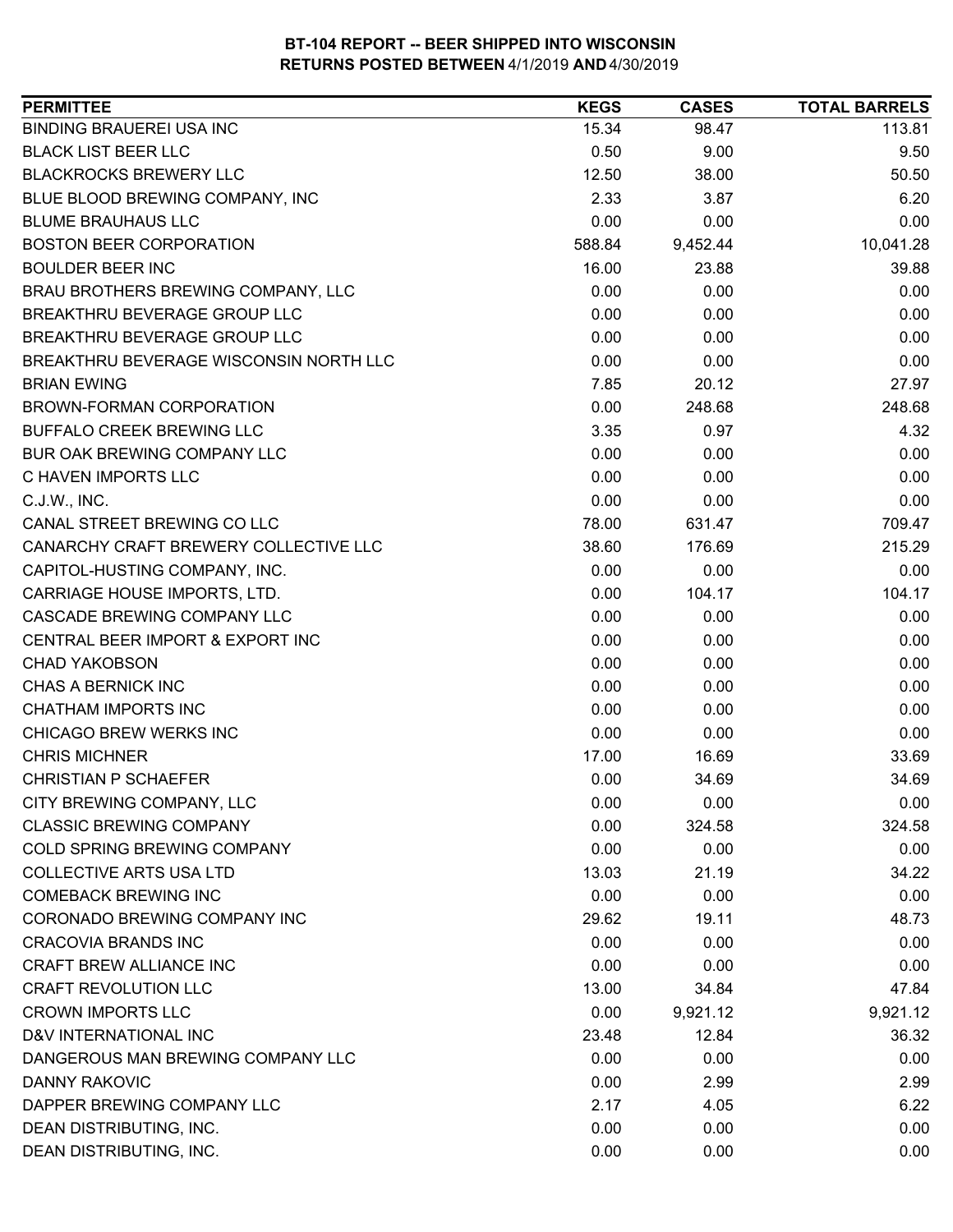| DESCHUTES BREWERY INC<br>145.10<br>193.35<br>338.45<br>DESTIHL HOLDINGS LLC<br>0.00<br>0.00<br>0.00<br>DETROIT RIVERTOWN BREWING LLC<br>0.00<br>0.00<br>0.00<br><b>DIAGEO BEER COMPANY USA</b><br>2,945.11<br>3,601.26<br>656.15<br>0.00<br>0.00<br>DISCOUNT LIQUOR, INC.<br>0.00<br>DOANE DISTRIBUTING, INC.<br>0.00<br>0.00<br>0.00<br>DOGFISH HEAD CRAFT BREWERY LLC<br>131.65<br>411.29<br>542.94<br>0.00<br>0.00<br>0.00<br>26.01<br>69.68<br>95.69<br>DUVEL MOORTGAT USA LTD<br>162.87<br>40.39<br>122.48<br>DYNAMITE BREWING LLC<br>0.00<br>0.00<br>0.00<br>0.00<br>E & J GALLO WINERY<br>14.99<br>14.99<br>0.00<br>EASTERN LIQUORS USA INC<br>0.00<br>0.00<br>EINSTOK BEER COMPANY LP<br>0.00<br>0.00<br>0.00<br>EL DORADO BEVERAGE CO<br>0.00<br>0.00<br>0.00<br>EPIC BREWING COMPANY LLC<br>0.00<br>0.00<br>0.00<br>0.00<br>0.00<br>0.00<br>FABIANO BROTHERS - WISCONSIN LLC<br>0.00<br>0.00<br>0.00<br>FAIR STATE BREWING COOPERATIVE<br>120.34<br>56.17<br>64.17<br>0.00<br>0.00<br>0.00<br>0.00<br>0.00<br>0.00<br>FLANIGAN DISTRIBUTING OF DOOR COUNTY, INC.<br>FLYING DOG BREWERY LLLP<br>0.00<br>20.90<br>20.90<br>FOUR SEASONS BEER DISTRIBUTORS INC<br>0.00<br>0.00<br>0.00<br>FRANK BEER DISTRIBUTORS, INC.<br>0.00<br>0.00<br>0.00<br>0.00<br>0.00<br>0.00<br>0.00<br>0.00<br>0.00<br><b>G &amp; F DISTRIBUTING INC</b><br>0.00<br>0.00<br>0.00<br><b>G K SKAGGS INC</b><br>59.45<br>59.45<br>0.00<br><b>GARY'S CORPORATION OF OAK CREEK</b><br>0.00<br>0.00<br>0.00<br><b>GELOSO BEVERAGE GROUP LLC</b><br>0.00<br>27.39<br>27.39<br>GENERAL BEER DISTRIBUTORS CO.<br>0.00<br>0.00<br>0.00<br><b>GENERAL BEER DISTRIBUTORS CO. - MILWAUKEE</b><br>0.00<br>0.00<br>0.00<br>GENERAL BEER-NORTHEAST INC<br>0.00<br>0.00<br>0.00<br><b>GENERAL BEER-NORTHEAST INC</b><br>0.00<br>0.00<br>0.00<br>0.00<br>0.00<br>0.00<br>GENERAL BEER-NORTHWEST, INC.<br>GENERAL BEER-NORTHWEST, INC.<br>0.00<br>0.00<br>0.00<br>0.00<br>0.00<br>GENERAL BEER-NORTHWEST, INC.<br>0.00<br>GENERAL BEVERAGE SALES CO.<br>0.00<br>0.00<br>0.00<br>GENERAL BEVERAGE SALES CO. - OSHKOSH<br>0.00<br>0.00<br>0.00<br><b>GENERAL BEVERAGE SALES CO.-MILWAUKEE</b><br>0.00<br>0.00<br>0.00<br><b>GLOBAL VILLAGE IMPORTS LLC</b><br>0.00<br>0.00<br>0.00<br>0.00<br><b>GLORIA R RAGSDALE</b><br>0.00<br>0.00<br><b>GMB PARTNERS LLC</b><br>11.33<br>33.87<br>45.20<br><b>GOOD OMEN BOTTLING LLC</b><br>0.00<br>0.00<br>0.00 | <b>PERMITTEE</b>                 | <b>KEGS</b> | <b>CASES</b> | <b>TOTAL BARRELS</b> |
|---------------------------------------------------------------------------------------------------------------------------------------------------------------------------------------------------------------------------------------------------------------------------------------------------------------------------------------------------------------------------------------------------------------------------------------------------------------------------------------------------------------------------------------------------------------------------------------------------------------------------------------------------------------------------------------------------------------------------------------------------------------------------------------------------------------------------------------------------------------------------------------------------------------------------------------------------------------------------------------------------------------------------------------------------------------------------------------------------------------------------------------------------------------------------------------------------------------------------------------------------------------------------------------------------------------------------------------------------------------------------------------------------------------------------------------------------------------------------------------------------------------------------------------------------------------------------------------------------------------------------------------------------------------------------------------------------------------------------------------------------------------------------------------------------------------------------------------------------------------------------------------------------------------------------------------------------------------------------------------------------------------------------------------------------------------------------------------------------------------------------------------------------------------------------------------------------------------------------------------------------------------------------------------------------------------------------------------------------------------------------------------------------------------------|----------------------------------|-------------|--------------|----------------------|
|                                                                                                                                                                                                                                                                                                                                                                                                                                                                                                                                                                                                                                                                                                                                                                                                                                                                                                                                                                                                                                                                                                                                                                                                                                                                                                                                                                                                                                                                                                                                                                                                                                                                                                                                                                                                                                                                                                                                                                                                                                                                                                                                                                                                                                                                                                                                                                                                                     |                                  |             |              |                      |
|                                                                                                                                                                                                                                                                                                                                                                                                                                                                                                                                                                                                                                                                                                                                                                                                                                                                                                                                                                                                                                                                                                                                                                                                                                                                                                                                                                                                                                                                                                                                                                                                                                                                                                                                                                                                                                                                                                                                                                                                                                                                                                                                                                                                                                                                                                                                                                                                                     |                                  |             |              |                      |
|                                                                                                                                                                                                                                                                                                                                                                                                                                                                                                                                                                                                                                                                                                                                                                                                                                                                                                                                                                                                                                                                                                                                                                                                                                                                                                                                                                                                                                                                                                                                                                                                                                                                                                                                                                                                                                                                                                                                                                                                                                                                                                                                                                                                                                                                                                                                                                                                                     |                                  |             |              |                      |
|                                                                                                                                                                                                                                                                                                                                                                                                                                                                                                                                                                                                                                                                                                                                                                                                                                                                                                                                                                                                                                                                                                                                                                                                                                                                                                                                                                                                                                                                                                                                                                                                                                                                                                                                                                                                                                                                                                                                                                                                                                                                                                                                                                                                                                                                                                                                                                                                                     |                                  |             |              |                      |
|                                                                                                                                                                                                                                                                                                                                                                                                                                                                                                                                                                                                                                                                                                                                                                                                                                                                                                                                                                                                                                                                                                                                                                                                                                                                                                                                                                                                                                                                                                                                                                                                                                                                                                                                                                                                                                                                                                                                                                                                                                                                                                                                                                                                                                                                                                                                                                                                                     |                                  |             |              |                      |
|                                                                                                                                                                                                                                                                                                                                                                                                                                                                                                                                                                                                                                                                                                                                                                                                                                                                                                                                                                                                                                                                                                                                                                                                                                                                                                                                                                                                                                                                                                                                                                                                                                                                                                                                                                                                                                                                                                                                                                                                                                                                                                                                                                                                                                                                                                                                                                                                                     |                                  |             |              |                      |
|                                                                                                                                                                                                                                                                                                                                                                                                                                                                                                                                                                                                                                                                                                                                                                                                                                                                                                                                                                                                                                                                                                                                                                                                                                                                                                                                                                                                                                                                                                                                                                                                                                                                                                                                                                                                                                                                                                                                                                                                                                                                                                                                                                                                                                                                                                                                                                                                                     |                                  |             |              |                      |
|                                                                                                                                                                                                                                                                                                                                                                                                                                                                                                                                                                                                                                                                                                                                                                                                                                                                                                                                                                                                                                                                                                                                                                                                                                                                                                                                                                                                                                                                                                                                                                                                                                                                                                                                                                                                                                                                                                                                                                                                                                                                                                                                                                                                                                                                                                                                                                                                                     | <b>DOYNA LTD</b>                 |             |              |                      |
|                                                                                                                                                                                                                                                                                                                                                                                                                                                                                                                                                                                                                                                                                                                                                                                                                                                                                                                                                                                                                                                                                                                                                                                                                                                                                                                                                                                                                                                                                                                                                                                                                                                                                                                                                                                                                                                                                                                                                                                                                                                                                                                                                                                                                                                                                                                                                                                                                     | DREKKER BREWING COMPANY LLC      |             |              |                      |
|                                                                                                                                                                                                                                                                                                                                                                                                                                                                                                                                                                                                                                                                                                                                                                                                                                                                                                                                                                                                                                                                                                                                                                                                                                                                                                                                                                                                                                                                                                                                                                                                                                                                                                                                                                                                                                                                                                                                                                                                                                                                                                                                                                                                                                                                                                                                                                                                                     |                                  |             |              |                      |
|                                                                                                                                                                                                                                                                                                                                                                                                                                                                                                                                                                                                                                                                                                                                                                                                                                                                                                                                                                                                                                                                                                                                                                                                                                                                                                                                                                                                                                                                                                                                                                                                                                                                                                                                                                                                                                                                                                                                                                                                                                                                                                                                                                                                                                                                                                                                                                                                                     |                                  |             |              |                      |
|                                                                                                                                                                                                                                                                                                                                                                                                                                                                                                                                                                                                                                                                                                                                                                                                                                                                                                                                                                                                                                                                                                                                                                                                                                                                                                                                                                                                                                                                                                                                                                                                                                                                                                                                                                                                                                                                                                                                                                                                                                                                                                                                                                                                                                                                                                                                                                                                                     |                                  |             |              |                      |
|                                                                                                                                                                                                                                                                                                                                                                                                                                                                                                                                                                                                                                                                                                                                                                                                                                                                                                                                                                                                                                                                                                                                                                                                                                                                                                                                                                                                                                                                                                                                                                                                                                                                                                                                                                                                                                                                                                                                                                                                                                                                                                                                                                                                                                                                                                                                                                                                                     |                                  |             |              |                      |
|                                                                                                                                                                                                                                                                                                                                                                                                                                                                                                                                                                                                                                                                                                                                                                                                                                                                                                                                                                                                                                                                                                                                                                                                                                                                                                                                                                                                                                                                                                                                                                                                                                                                                                                                                                                                                                                                                                                                                                                                                                                                                                                                                                                                                                                                                                                                                                                                                     |                                  |             |              |                      |
|                                                                                                                                                                                                                                                                                                                                                                                                                                                                                                                                                                                                                                                                                                                                                                                                                                                                                                                                                                                                                                                                                                                                                                                                                                                                                                                                                                                                                                                                                                                                                                                                                                                                                                                                                                                                                                                                                                                                                                                                                                                                                                                                                                                                                                                                                                                                                                                                                     |                                  |             |              |                      |
|                                                                                                                                                                                                                                                                                                                                                                                                                                                                                                                                                                                                                                                                                                                                                                                                                                                                                                                                                                                                                                                                                                                                                                                                                                                                                                                                                                                                                                                                                                                                                                                                                                                                                                                                                                                                                                                                                                                                                                                                                                                                                                                                                                                                                                                                                                                                                                                                                     |                                  |             |              |                      |
|                                                                                                                                                                                                                                                                                                                                                                                                                                                                                                                                                                                                                                                                                                                                                                                                                                                                                                                                                                                                                                                                                                                                                                                                                                                                                                                                                                                                                                                                                                                                                                                                                                                                                                                                                                                                                                                                                                                                                                                                                                                                                                                                                                                                                                                                                                                                                                                                                     | EPIC BREWING COMPANY LLC         |             |              |                      |
|                                                                                                                                                                                                                                                                                                                                                                                                                                                                                                                                                                                                                                                                                                                                                                                                                                                                                                                                                                                                                                                                                                                                                                                                                                                                                                                                                                                                                                                                                                                                                                                                                                                                                                                                                                                                                                                                                                                                                                                                                                                                                                                                                                                                                                                                                                                                                                                                                     |                                  |             |              |                      |
|                                                                                                                                                                                                                                                                                                                                                                                                                                                                                                                                                                                                                                                                                                                                                                                                                                                                                                                                                                                                                                                                                                                                                                                                                                                                                                                                                                                                                                                                                                                                                                                                                                                                                                                                                                                                                                                                                                                                                                                                                                                                                                                                                                                                                                                                                                                                                                                                                     |                                  |             |              |                      |
|                                                                                                                                                                                                                                                                                                                                                                                                                                                                                                                                                                                                                                                                                                                                                                                                                                                                                                                                                                                                                                                                                                                                                                                                                                                                                                                                                                                                                                                                                                                                                                                                                                                                                                                                                                                                                                                                                                                                                                                                                                                                                                                                                                                                                                                                                                                                                                                                                     | <b>FISH BREWING CO</b>           |             |              |                      |
|                                                                                                                                                                                                                                                                                                                                                                                                                                                                                                                                                                                                                                                                                                                                                                                                                                                                                                                                                                                                                                                                                                                                                                                                                                                                                                                                                                                                                                                                                                                                                                                                                                                                                                                                                                                                                                                                                                                                                                                                                                                                                                                                                                                                                                                                                                                                                                                                                     |                                  |             |              |                      |
|                                                                                                                                                                                                                                                                                                                                                                                                                                                                                                                                                                                                                                                                                                                                                                                                                                                                                                                                                                                                                                                                                                                                                                                                                                                                                                                                                                                                                                                                                                                                                                                                                                                                                                                                                                                                                                                                                                                                                                                                                                                                                                                                                                                                                                                                                                                                                                                                                     |                                  |             |              |                      |
|                                                                                                                                                                                                                                                                                                                                                                                                                                                                                                                                                                                                                                                                                                                                                                                                                                                                                                                                                                                                                                                                                                                                                                                                                                                                                                                                                                                                                                                                                                                                                                                                                                                                                                                                                                                                                                                                                                                                                                                                                                                                                                                                                                                                                                                                                                                                                                                                                     |                                  |             |              |                      |
|                                                                                                                                                                                                                                                                                                                                                                                                                                                                                                                                                                                                                                                                                                                                                                                                                                                                                                                                                                                                                                                                                                                                                                                                                                                                                                                                                                                                                                                                                                                                                                                                                                                                                                                                                                                                                                                                                                                                                                                                                                                                                                                                                                                                                                                                                                                                                                                                                     |                                  |             |              |                      |
|                                                                                                                                                                                                                                                                                                                                                                                                                                                                                                                                                                                                                                                                                                                                                                                                                                                                                                                                                                                                                                                                                                                                                                                                                                                                                                                                                                                                                                                                                                                                                                                                                                                                                                                                                                                                                                                                                                                                                                                                                                                                                                                                                                                                                                                                                                                                                                                                                     | FRANK BEER SOUTH LLC             |             |              |                      |
|                                                                                                                                                                                                                                                                                                                                                                                                                                                                                                                                                                                                                                                                                                                                                                                                                                                                                                                                                                                                                                                                                                                                                                                                                                                                                                                                                                                                                                                                                                                                                                                                                                                                                                                                                                                                                                                                                                                                                                                                                                                                                                                                                                                                                                                                                                                                                                                                                     | <b>FRED R KARM JR</b>            |             |              |                      |
|                                                                                                                                                                                                                                                                                                                                                                                                                                                                                                                                                                                                                                                                                                                                                                                                                                                                                                                                                                                                                                                                                                                                                                                                                                                                                                                                                                                                                                                                                                                                                                                                                                                                                                                                                                                                                                                                                                                                                                                                                                                                                                                                                                                                                                                                                                                                                                                                                     |                                  |             |              |                      |
|                                                                                                                                                                                                                                                                                                                                                                                                                                                                                                                                                                                                                                                                                                                                                                                                                                                                                                                                                                                                                                                                                                                                                                                                                                                                                                                                                                                                                                                                                                                                                                                                                                                                                                                                                                                                                                                                                                                                                                                                                                                                                                                                                                                                                                                                                                                                                                                                                     |                                  |             |              |                      |
|                                                                                                                                                                                                                                                                                                                                                                                                                                                                                                                                                                                                                                                                                                                                                                                                                                                                                                                                                                                                                                                                                                                                                                                                                                                                                                                                                                                                                                                                                                                                                                                                                                                                                                                                                                                                                                                                                                                                                                                                                                                                                                                                                                                                                                                                                                                                                                                                                     |                                  |             |              |                      |
|                                                                                                                                                                                                                                                                                                                                                                                                                                                                                                                                                                                                                                                                                                                                                                                                                                                                                                                                                                                                                                                                                                                                                                                                                                                                                                                                                                                                                                                                                                                                                                                                                                                                                                                                                                                                                                                                                                                                                                                                                                                                                                                                                                                                                                                                                                                                                                                                                     |                                  |             |              |                      |
|                                                                                                                                                                                                                                                                                                                                                                                                                                                                                                                                                                                                                                                                                                                                                                                                                                                                                                                                                                                                                                                                                                                                                                                                                                                                                                                                                                                                                                                                                                                                                                                                                                                                                                                                                                                                                                                                                                                                                                                                                                                                                                                                                                                                                                                                                                                                                                                                                     |                                  |             |              |                      |
|                                                                                                                                                                                                                                                                                                                                                                                                                                                                                                                                                                                                                                                                                                                                                                                                                                                                                                                                                                                                                                                                                                                                                                                                                                                                                                                                                                                                                                                                                                                                                                                                                                                                                                                                                                                                                                                                                                                                                                                                                                                                                                                                                                                                                                                                                                                                                                                                                     |                                  |             |              |                      |
|                                                                                                                                                                                                                                                                                                                                                                                                                                                                                                                                                                                                                                                                                                                                                                                                                                                                                                                                                                                                                                                                                                                                                                                                                                                                                                                                                                                                                                                                                                                                                                                                                                                                                                                                                                                                                                                                                                                                                                                                                                                                                                                                                                                                                                                                                                                                                                                                                     |                                  |             |              |                      |
|                                                                                                                                                                                                                                                                                                                                                                                                                                                                                                                                                                                                                                                                                                                                                                                                                                                                                                                                                                                                                                                                                                                                                                                                                                                                                                                                                                                                                                                                                                                                                                                                                                                                                                                                                                                                                                                                                                                                                                                                                                                                                                                                                                                                                                                                                                                                                                                                                     |                                  |             |              |                      |
|                                                                                                                                                                                                                                                                                                                                                                                                                                                                                                                                                                                                                                                                                                                                                                                                                                                                                                                                                                                                                                                                                                                                                                                                                                                                                                                                                                                                                                                                                                                                                                                                                                                                                                                                                                                                                                                                                                                                                                                                                                                                                                                                                                                                                                                                                                                                                                                                                     |                                  |             |              |                      |
|                                                                                                                                                                                                                                                                                                                                                                                                                                                                                                                                                                                                                                                                                                                                                                                                                                                                                                                                                                                                                                                                                                                                                                                                                                                                                                                                                                                                                                                                                                                                                                                                                                                                                                                                                                                                                                                                                                                                                                                                                                                                                                                                                                                                                                                                                                                                                                                                                     |                                  |             |              |                      |
|                                                                                                                                                                                                                                                                                                                                                                                                                                                                                                                                                                                                                                                                                                                                                                                                                                                                                                                                                                                                                                                                                                                                                                                                                                                                                                                                                                                                                                                                                                                                                                                                                                                                                                                                                                                                                                                                                                                                                                                                                                                                                                                                                                                                                                                                                                                                                                                                                     |                                  |             |              |                      |
|                                                                                                                                                                                                                                                                                                                                                                                                                                                                                                                                                                                                                                                                                                                                                                                                                                                                                                                                                                                                                                                                                                                                                                                                                                                                                                                                                                                                                                                                                                                                                                                                                                                                                                                                                                                                                                                                                                                                                                                                                                                                                                                                                                                                                                                                                                                                                                                                                     |                                  |             |              |                      |
|                                                                                                                                                                                                                                                                                                                                                                                                                                                                                                                                                                                                                                                                                                                                                                                                                                                                                                                                                                                                                                                                                                                                                                                                                                                                                                                                                                                                                                                                                                                                                                                                                                                                                                                                                                                                                                                                                                                                                                                                                                                                                                                                                                                                                                                                                                                                                                                                                     |                                  |             |              |                      |
|                                                                                                                                                                                                                                                                                                                                                                                                                                                                                                                                                                                                                                                                                                                                                                                                                                                                                                                                                                                                                                                                                                                                                                                                                                                                                                                                                                                                                                                                                                                                                                                                                                                                                                                                                                                                                                                                                                                                                                                                                                                                                                                                                                                                                                                                                                                                                                                                                     |                                  |             |              |                      |
|                                                                                                                                                                                                                                                                                                                                                                                                                                                                                                                                                                                                                                                                                                                                                                                                                                                                                                                                                                                                                                                                                                                                                                                                                                                                                                                                                                                                                                                                                                                                                                                                                                                                                                                                                                                                                                                                                                                                                                                                                                                                                                                                                                                                                                                                                                                                                                                                                     |                                  |             |              |                      |
|                                                                                                                                                                                                                                                                                                                                                                                                                                                                                                                                                                                                                                                                                                                                                                                                                                                                                                                                                                                                                                                                                                                                                                                                                                                                                                                                                                                                                                                                                                                                                                                                                                                                                                                                                                                                                                                                                                                                                                                                                                                                                                                                                                                                                                                                                                                                                                                                                     |                                  |             |              |                      |
|                                                                                                                                                                                                                                                                                                                                                                                                                                                                                                                                                                                                                                                                                                                                                                                                                                                                                                                                                                                                                                                                                                                                                                                                                                                                                                                                                                                                                                                                                                                                                                                                                                                                                                                                                                                                                                                                                                                                                                                                                                                                                                                                                                                                                                                                                                                                                                                                                     |                                  |             |              |                      |
|                                                                                                                                                                                                                                                                                                                                                                                                                                                                                                                                                                                                                                                                                                                                                                                                                                                                                                                                                                                                                                                                                                                                                                                                                                                                                                                                                                                                                                                                                                                                                                                                                                                                                                                                                                                                                                                                                                                                                                                                                                                                                                                                                                                                                                                                                                                                                                                                                     |                                  |             |              |                      |
|                                                                                                                                                                                                                                                                                                                                                                                                                                                                                                                                                                                                                                                                                                                                                                                                                                                                                                                                                                                                                                                                                                                                                                                                                                                                                                                                                                                                                                                                                                                                                                                                                                                                                                                                                                                                                                                                                                                                                                                                                                                                                                                                                                                                                                                                                                                                                                                                                     | <b>GREAT CENTRAL BREWING LLC</b> | 0.00        | 0.00         | 0.00                 |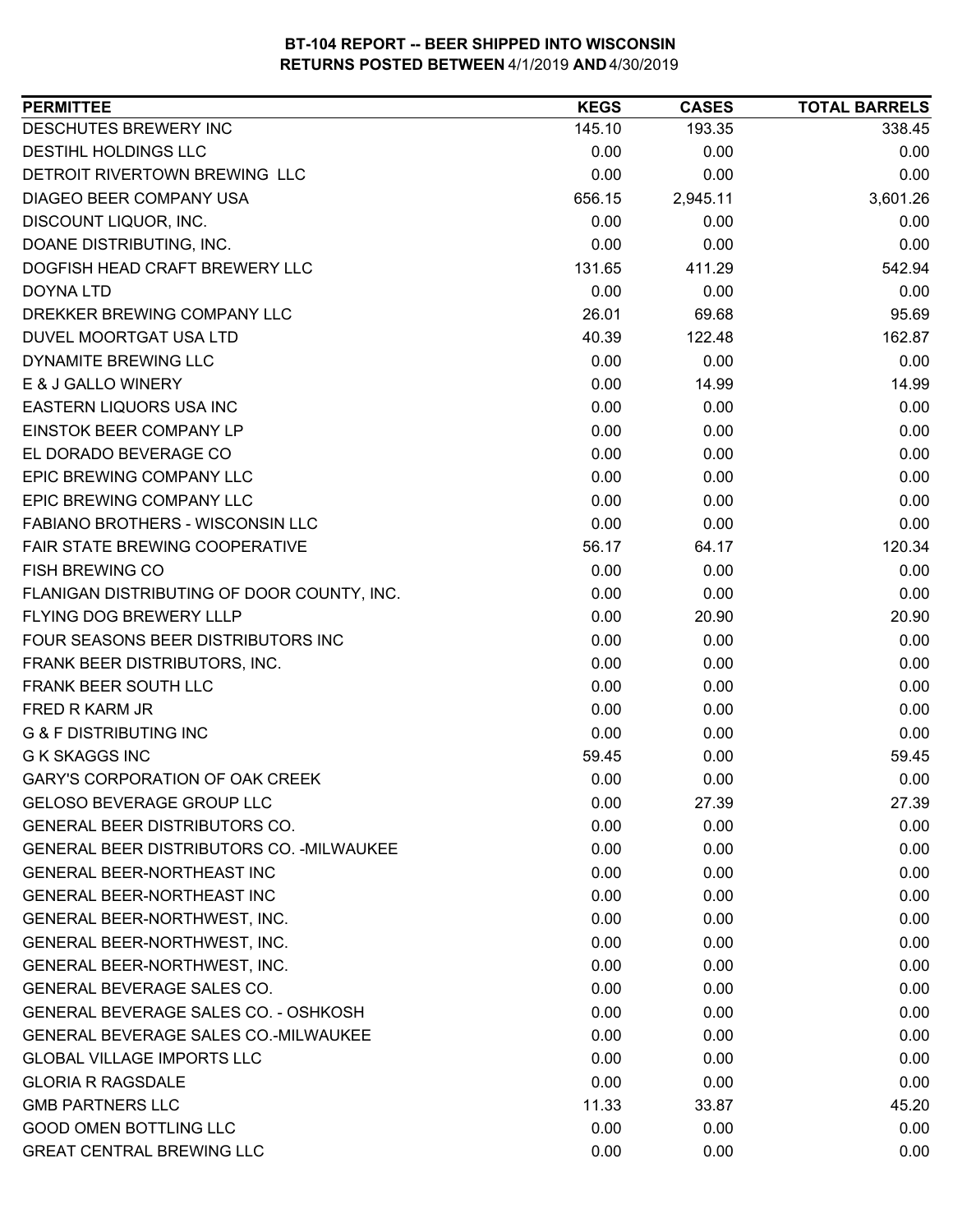| <b>PERMITTEE</b>                       | <b>KEGS</b> | <b>CASES</b> | <b>TOTAL BARRELS</b> |
|----------------------------------------|-------------|--------------|----------------------|
| <b>GREEN BENCH BREWING CO LLC</b>      | 0.00        | 0.00         | 0.00                 |
| <b>GREGORY S HARDMAN</b>               | 0.00        | 0.00         | 0.00                 |
| H C FOODS CO LTD                       | 0.00        | 0.00         | 0.00                 |
| HARPOON DISTRIBUTING COMPANY           | 34.70       | 44.78        | 79.48                |
| HEINEKEN USA INCORPORATED              | 315.10      | 4,395.13     | 4,710.23             |
| HENDRICKS BEVERAGE, INC.               | 0.00        | 0.00         | 0.00                 |
| HIGH COUNTRY BREWERY INC               | 0.00        | 0.00         | 0.00                 |
| HOFBRAUHAUS OF AMERICA, LLC            | 879.55      | 30.92        | 910.47               |
| HOME BREW MART INC                     | 0.00        | 108.97       | 108.97               |
| HOP BUTCHER FOR THE WORLD LLC          | 0.50        | 0.39         | 0.89                 |
| <b>ILLYRIAN IMPORT INC</b>             | 0.00        | 14.46        | 14.46                |
| <b>INDEED BREWING COMPANY LLC</b>      | 25.99       | 71.13        | 97.12                |
| <b>INDIAN PEAKS BREWING COMPANY</b>    | 51.67       | 147.56       | 199.23               |
| INTERNATIONAL DISTILLERS & VINTERS LTD | 0.00        | 0.00         | 0.00                 |
| <b>INTERTRADE USA COMPANY</b>          | 0.00        | 0.00         | 0.00                 |
| <b>IRON HORSE BEVERAGE LLC</b>         | 0.00        | 30.13        | 30.13                |
| <b>ISLAND CITY BREWING COMPANY LLC</b> | 3.57        | 0.00         | 3.57                 |
| <b>JAW PROPERTIES LLC</b>              | 0.00        | 0.00         | 0.00                 |
| <b>JBR BREWING LLC</b>                 | 0.00        | 0.00         | 0.00                 |
| <b>JDZ INC</b>                         | 0.00        | 0.00         | 0.00                 |
| JOHNSON BROTHERS OF WISCONSIN INC      | 0.00        | 0.00         | 0.00                 |
| <b>JOSHUA DETH</b>                     | 39.16       | 158.45       | 197.61               |
| KAY BEER DISTRIBUTING, INC.            | 0.00        | 0.00         | 0.00                 |
| KEWEENAW BREWING CO LLC                | 29.25       | 19.67        | 48.92                |
| KOJIMA & INTERNATIONAL ASSOCIATES INC  | 0.00        | 0.00         | 0.00                 |
| KREBS BREWING CO., INC.                | 15.50       | 22.00        | 37.50                |
| KROMBACHER USA LLC                     | 249.90      | 191.55       | 441.45               |
| KYSELA PERE ET FILS LTD                | 0.00        | 0.00         | 0.00                 |
| LA CROSSE BEVERAGE LLC                 | 0.00        | 0.00         | 0.00                 |
| LABATT USA OPERATING CO LLC            | 8.00        | 1,746.82     | 1,754.82             |
| <b>LAGUNITAS BREWING CO</b>            | 184.00      | 302.33       | 486.33               |
| LAKE SUPERIOR BREWING CO LLC           | 21.33       | 7.84         | 29.17                |
| LARRY'S DISTRIBUTING CO., INC.         | 0.00        | 0.00         | 0.00                 |
| LEE BEVERAGE OF WISCONSIN LLC          | 0.00        | 0.00         | 0.00                 |
| LEE BEVERAGE OF WISCONSIN LLC          | 0.00        | 0.00         | 0.00                 |
| LEE BEVERAGE OF WISCONSIN LLC          | 0.00        | 0.00         | 0.00                 |
| LEFT COAST BREWING CO                  | 0.00        | 0.00         | 0.00                 |
| LENA BEVERAGE COMPANY                  | 0.00        | 0.29         | 0.29                 |
| LIFT BRIDGE BREWING TECHNOLOGIES LLC   | 92.51       | 69.38        | 161.89               |
| LOUIS GLUNZ BEER INC                   | 5.41        | 72.21        | 77.62                |
| <b>LUPULIN BREWING LLC</b>             | 0.67        | 1.89         | 2.56                 |
| MAINE BEER COMPANY, LLC                | 6.67        | 4.34         | 11.01                |
| <b>MANKATO BREWERY LLC</b>             | 0.00        | 0.00         | 0.00                 |
| MARK ANTHONY BRANDS INC                | 0.00        | 6,347.29     | 6,347.29             |
| <b>MARKERS EDGE LLC</b>                | 0.00        | 1,170.97     | 1,170.97             |
|                                        |             |              |                      |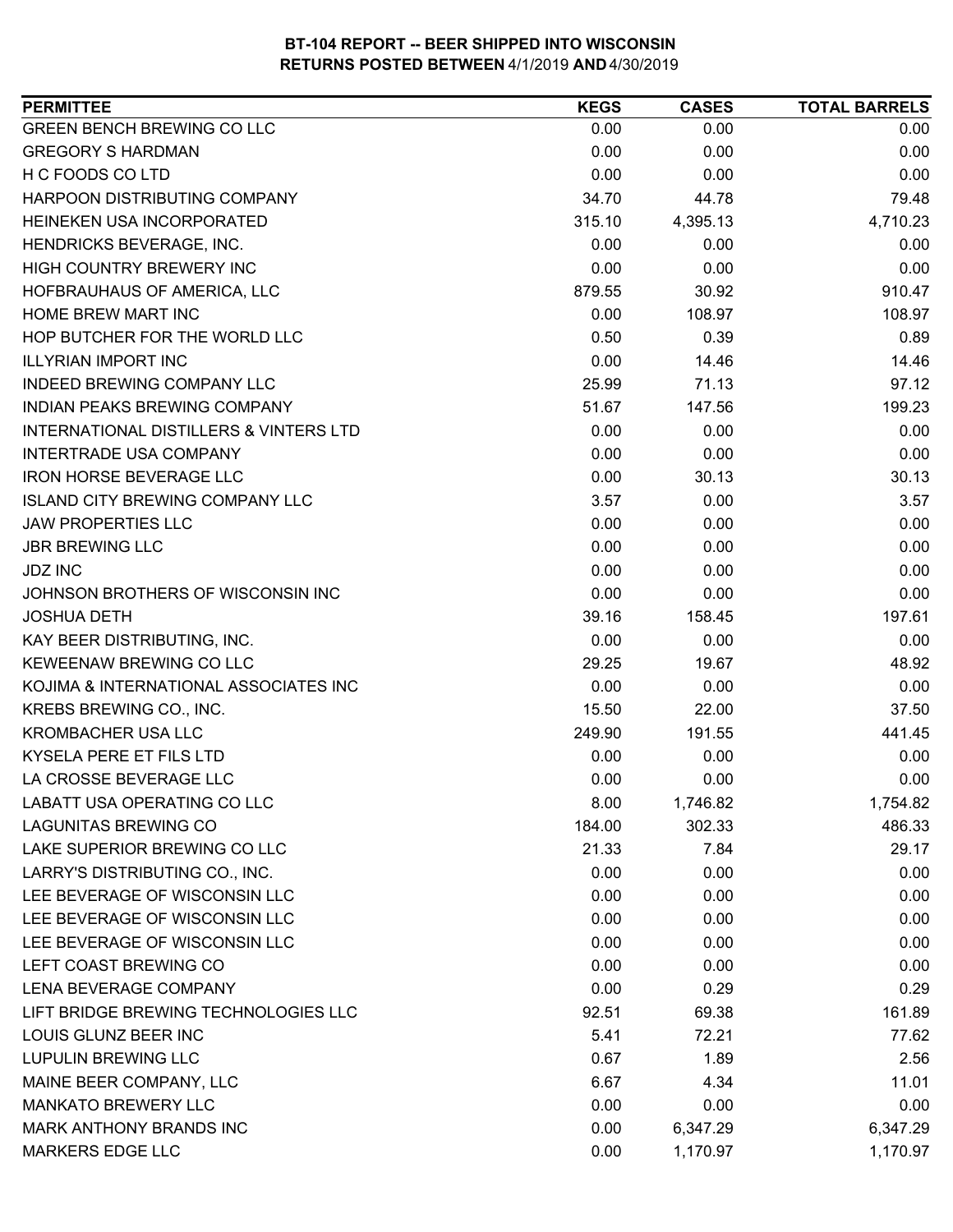| MASSACHUSETTS BEVERAGE ALLIANCE LLC<br>0.00<br>0.00<br>0.00<br>MERCENARY BREWERY & DISTILLERY LLC<br>0.00<br>0.00<br>0.00<br>MERCHANT DU VIN CORPORATION<br>24.46<br>60.87<br>85.33<br>0.00<br>METROPOLITAN BREWING LLC<br>0.00<br>0.00<br>5.12<br>8.27<br>13.39<br><b>MHW LTD</b><br>MIA BREWERY CO. INC.<br>0.00<br>0.00<br>0.00<br>MICHAEL G ANSAY<br>55.25<br>55.25<br>0.00<br>MICHAUD DISTRIBUTING INC<br>0.00<br>0.00<br>0.00<br>0.00<br>MIGHTY SWELL COCKTAIL COMPANY LLC<br>121.00<br>121.00<br>MILLERCOORS LLC<br>1,542.75<br>55,148.07<br>53,605.32<br>MONKLESS BREWING LLC<br>3.34<br>5.12<br>1.78<br>MOR-DALL ENTERPRISES INC.<br>8.33<br>41.81<br>50.14<br>0.00<br>MOTHER LODE BREWING LLC<br>0.00<br>0.00<br>MOUNTAINEER HOLDINGS LLC<br>0.00<br>0.00<br>0.00<br>MUTUAL WHOLESALE LIQUOR INC<br>0.00<br>0.00<br>0.00<br><b>NDC SYSTEMS LP</b><br>123.12<br>123.12<br>0.00<br>1.67<br>NEBRASKA BREWING CO INC<br>7.55<br>9.22<br>NEW BELGIUM BREWING COMPANY INC<br>193.82<br>876.33<br>1,070.15<br>NEW YORK MUTUAL TRADING CO INC<br>0.00<br>1.00<br>1.00<br>NOELKE DISTRIBUTORS, INC.<br>0.00<br>0.00<br>0.00<br>NORTH COAST BREWING CO INC<br>6.33<br>26.59<br>32.92<br>NORTHERN UNITED BREWING COMPANY, LLC<br>0.00<br>0.00<br>0.00<br>NOUVEAU VENTURES LLC<br>0.00<br>0.00<br>0.00<br>ODELL BREWING COMPANY<br>55.75<br>72.58<br>128.33<br>OFF-KILTER BREWING INC<br>1.75<br>0.36<br>2.11<br>ONION PUB & BREWERY INC<br>0.00<br>0.00<br>0.00<br>OREGON BREWING COMPANY INC<br>0.00<br>0.00<br>0.00<br>OTT SCHWEITZER DISTRIBUTORSHIP, INC.<br>0.00<br>0.00<br>0.00<br>PABST BREWING COMPANY LLC<br>52.33<br>926.80<br>874.47<br>PALS BREWING COMPANY, LLC<br>0.00<br>0.00<br>0.00<br>0.00<br>0.00<br>0.00<br>PAMPA BEVERAGES LLC<br>PARADOX BEER COMPANY INC<br>0.00<br>0.00<br>0.00<br>PARK RIDGE DISTRIBUTING, INC.<br>0.00<br>0.00<br>0.00<br>PATERNO IMPORTS LTD<br>0.00<br>0.00<br>0.00<br>PAULANER USA LLC<br>119.89<br>387.59<br>507.48<br>PEHLER DISTRIBUTING, INC.<br>0.00<br>0.00<br>0.00<br>PERENNIAL PARTNERS LLC<br>3.33<br>11.07<br>7.74<br>PHIL KNUTSEN<br>0.00<br>0.00<br>0.00<br>PHILLIPS WINE COMPANY<br>0.00<br>0.00<br>0.00<br>PIPEWORKS PRODUCTION LLC<br>5.69<br>35.36<br>41.05<br>PRAIRIE KRAFTS INC<br>0.00<br>0.00<br>0.00<br>PROST BREWING COMPANY LLC<br>0.00<br>0.00<br>0.00<br>0.00<br>RATAS WHOLESALE LIQUOR COMPANY<br>0.00<br>0.00<br><b>RAVEN BRANDS INC</b><br>0.00<br>0.00<br>0.00 | <b>PERMITTEE</b>           | <b>KEGS</b> | <b>CASES</b> | <b>TOTAL BARRELS</b> |
|-----------------------------------------------------------------------------------------------------------------------------------------------------------------------------------------------------------------------------------------------------------------------------------------------------------------------------------------------------------------------------------------------------------------------------------------------------------------------------------------------------------------------------------------------------------------------------------------------------------------------------------------------------------------------------------------------------------------------------------------------------------------------------------------------------------------------------------------------------------------------------------------------------------------------------------------------------------------------------------------------------------------------------------------------------------------------------------------------------------------------------------------------------------------------------------------------------------------------------------------------------------------------------------------------------------------------------------------------------------------------------------------------------------------------------------------------------------------------------------------------------------------------------------------------------------------------------------------------------------------------------------------------------------------------------------------------------------------------------------------------------------------------------------------------------------------------------------------------------------------------------------------------------------------------------------------------------------------------------------------------------------------------------------------------------------------------------------------------------------------------------------------------------------------------------------------------------------------------------------------------------------------------------------------------------------------------------------------------------------------------------------------------------------------------------------------|----------------------------|-------------|--------------|----------------------|
|                                                                                                                                                                                                                                                                                                                                                                                                                                                                                                                                                                                                                                                                                                                                                                                                                                                                                                                                                                                                                                                                                                                                                                                                                                                                                                                                                                                                                                                                                                                                                                                                                                                                                                                                                                                                                                                                                                                                                                                                                                                                                                                                                                                                                                                                                                                                                                                                                                         |                            |             |              |                      |
|                                                                                                                                                                                                                                                                                                                                                                                                                                                                                                                                                                                                                                                                                                                                                                                                                                                                                                                                                                                                                                                                                                                                                                                                                                                                                                                                                                                                                                                                                                                                                                                                                                                                                                                                                                                                                                                                                                                                                                                                                                                                                                                                                                                                                                                                                                                                                                                                                                         |                            |             |              |                      |
|                                                                                                                                                                                                                                                                                                                                                                                                                                                                                                                                                                                                                                                                                                                                                                                                                                                                                                                                                                                                                                                                                                                                                                                                                                                                                                                                                                                                                                                                                                                                                                                                                                                                                                                                                                                                                                                                                                                                                                                                                                                                                                                                                                                                                                                                                                                                                                                                                                         |                            |             |              |                      |
|                                                                                                                                                                                                                                                                                                                                                                                                                                                                                                                                                                                                                                                                                                                                                                                                                                                                                                                                                                                                                                                                                                                                                                                                                                                                                                                                                                                                                                                                                                                                                                                                                                                                                                                                                                                                                                                                                                                                                                                                                                                                                                                                                                                                                                                                                                                                                                                                                                         |                            |             |              |                      |
|                                                                                                                                                                                                                                                                                                                                                                                                                                                                                                                                                                                                                                                                                                                                                                                                                                                                                                                                                                                                                                                                                                                                                                                                                                                                                                                                                                                                                                                                                                                                                                                                                                                                                                                                                                                                                                                                                                                                                                                                                                                                                                                                                                                                                                                                                                                                                                                                                                         |                            |             |              |                      |
|                                                                                                                                                                                                                                                                                                                                                                                                                                                                                                                                                                                                                                                                                                                                                                                                                                                                                                                                                                                                                                                                                                                                                                                                                                                                                                                                                                                                                                                                                                                                                                                                                                                                                                                                                                                                                                                                                                                                                                                                                                                                                                                                                                                                                                                                                                                                                                                                                                         |                            |             |              |                      |
|                                                                                                                                                                                                                                                                                                                                                                                                                                                                                                                                                                                                                                                                                                                                                                                                                                                                                                                                                                                                                                                                                                                                                                                                                                                                                                                                                                                                                                                                                                                                                                                                                                                                                                                                                                                                                                                                                                                                                                                                                                                                                                                                                                                                                                                                                                                                                                                                                                         |                            |             |              |                      |
|                                                                                                                                                                                                                                                                                                                                                                                                                                                                                                                                                                                                                                                                                                                                                                                                                                                                                                                                                                                                                                                                                                                                                                                                                                                                                                                                                                                                                                                                                                                                                                                                                                                                                                                                                                                                                                                                                                                                                                                                                                                                                                                                                                                                                                                                                                                                                                                                                                         |                            |             |              |                      |
|                                                                                                                                                                                                                                                                                                                                                                                                                                                                                                                                                                                                                                                                                                                                                                                                                                                                                                                                                                                                                                                                                                                                                                                                                                                                                                                                                                                                                                                                                                                                                                                                                                                                                                                                                                                                                                                                                                                                                                                                                                                                                                                                                                                                                                                                                                                                                                                                                                         |                            |             |              |                      |
|                                                                                                                                                                                                                                                                                                                                                                                                                                                                                                                                                                                                                                                                                                                                                                                                                                                                                                                                                                                                                                                                                                                                                                                                                                                                                                                                                                                                                                                                                                                                                                                                                                                                                                                                                                                                                                                                                                                                                                                                                                                                                                                                                                                                                                                                                                                                                                                                                                         |                            |             |              |                      |
|                                                                                                                                                                                                                                                                                                                                                                                                                                                                                                                                                                                                                                                                                                                                                                                                                                                                                                                                                                                                                                                                                                                                                                                                                                                                                                                                                                                                                                                                                                                                                                                                                                                                                                                                                                                                                                                                                                                                                                                                                                                                                                                                                                                                                                                                                                                                                                                                                                         |                            |             |              |                      |
|                                                                                                                                                                                                                                                                                                                                                                                                                                                                                                                                                                                                                                                                                                                                                                                                                                                                                                                                                                                                                                                                                                                                                                                                                                                                                                                                                                                                                                                                                                                                                                                                                                                                                                                                                                                                                                                                                                                                                                                                                                                                                                                                                                                                                                                                                                                                                                                                                                         |                            |             |              |                      |
|                                                                                                                                                                                                                                                                                                                                                                                                                                                                                                                                                                                                                                                                                                                                                                                                                                                                                                                                                                                                                                                                                                                                                                                                                                                                                                                                                                                                                                                                                                                                                                                                                                                                                                                                                                                                                                                                                                                                                                                                                                                                                                                                                                                                                                                                                                                                                                                                                                         |                            |             |              |                      |
|                                                                                                                                                                                                                                                                                                                                                                                                                                                                                                                                                                                                                                                                                                                                                                                                                                                                                                                                                                                                                                                                                                                                                                                                                                                                                                                                                                                                                                                                                                                                                                                                                                                                                                                                                                                                                                                                                                                                                                                                                                                                                                                                                                                                                                                                                                                                                                                                                                         |                            |             |              |                      |
|                                                                                                                                                                                                                                                                                                                                                                                                                                                                                                                                                                                                                                                                                                                                                                                                                                                                                                                                                                                                                                                                                                                                                                                                                                                                                                                                                                                                                                                                                                                                                                                                                                                                                                                                                                                                                                                                                                                                                                                                                                                                                                                                                                                                                                                                                                                                                                                                                                         |                            |             |              |                      |
|                                                                                                                                                                                                                                                                                                                                                                                                                                                                                                                                                                                                                                                                                                                                                                                                                                                                                                                                                                                                                                                                                                                                                                                                                                                                                                                                                                                                                                                                                                                                                                                                                                                                                                                                                                                                                                                                                                                                                                                                                                                                                                                                                                                                                                                                                                                                                                                                                                         |                            |             |              |                      |
|                                                                                                                                                                                                                                                                                                                                                                                                                                                                                                                                                                                                                                                                                                                                                                                                                                                                                                                                                                                                                                                                                                                                                                                                                                                                                                                                                                                                                                                                                                                                                                                                                                                                                                                                                                                                                                                                                                                                                                                                                                                                                                                                                                                                                                                                                                                                                                                                                                         |                            |             |              |                      |
|                                                                                                                                                                                                                                                                                                                                                                                                                                                                                                                                                                                                                                                                                                                                                                                                                                                                                                                                                                                                                                                                                                                                                                                                                                                                                                                                                                                                                                                                                                                                                                                                                                                                                                                                                                                                                                                                                                                                                                                                                                                                                                                                                                                                                                                                                                                                                                                                                                         |                            |             |              |                      |
|                                                                                                                                                                                                                                                                                                                                                                                                                                                                                                                                                                                                                                                                                                                                                                                                                                                                                                                                                                                                                                                                                                                                                                                                                                                                                                                                                                                                                                                                                                                                                                                                                                                                                                                                                                                                                                                                                                                                                                                                                                                                                                                                                                                                                                                                                                                                                                                                                                         |                            |             |              |                      |
|                                                                                                                                                                                                                                                                                                                                                                                                                                                                                                                                                                                                                                                                                                                                                                                                                                                                                                                                                                                                                                                                                                                                                                                                                                                                                                                                                                                                                                                                                                                                                                                                                                                                                                                                                                                                                                                                                                                                                                                                                                                                                                                                                                                                                                                                                                                                                                                                                                         |                            |             |              |                      |
|                                                                                                                                                                                                                                                                                                                                                                                                                                                                                                                                                                                                                                                                                                                                                                                                                                                                                                                                                                                                                                                                                                                                                                                                                                                                                                                                                                                                                                                                                                                                                                                                                                                                                                                                                                                                                                                                                                                                                                                                                                                                                                                                                                                                                                                                                                                                                                                                                                         |                            |             |              |                      |
|                                                                                                                                                                                                                                                                                                                                                                                                                                                                                                                                                                                                                                                                                                                                                                                                                                                                                                                                                                                                                                                                                                                                                                                                                                                                                                                                                                                                                                                                                                                                                                                                                                                                                                                                                                                                                                                                                                                                                                                                                                                                                                                                                                                                                                                                                                                                                                                                                                         |                            |             |              |                      |
|                                                                                                                                                                                                                                                                                                                                                                                                                                                                                                                                                                                                                                                                                                                                                                                                                                                                                                                                                                                                                                                                                                                                                                                                                                                                                                                                                                                                                                                                                                                                                                                                                                                                                                                                                                                                                                                                                                                                                                                                                                                                                                                                                                                                                                                                                                                                                                                                                                         |                            |             |              |                      |
|                                                                                                                                                                                                                                                                                                                                                                                                                                                                                                                                                                                                                                                                                                                                                                                                                                                                                                                                                                                                                                                                                                                                                                                                                                                                                                                                                                                                                                                                                                                                                                                                                                                                                                                                                                                                                                                                                                                                                                                                                                                                                                                                                                                                                                                                                                                                                                                                                                         |                            |             |              |                      |
|                                                                                                                                                                                                                                                                                                                                                                                                                                                                                                                                                                                                                                                                                                                                                                                                                                                                                                                                                                                                                                                                                                                                                                                                                                                                                                                                                                                                                                                                                                                                                                                                                                                                                                                                                                                                                                                                                                                                                                                                                                                                                                                                                                                                                                                                                                                                                                                                                                         |                            |             |              |                      |
|                                                                                                                                                                                                                                                                                                                                                                                                                                                                                                                                                                                                                                                                                                                                                                                                                                                                                                                                                                                                                                                                                                                                                                                                                                                                                                                                                                                                                                                                                                                                                                                                                                                                                                                                                                                                                                                                                                                                                                                                                                                                                                                                                                                                                                                                                                                                                                                                                                         |                            |             |              |                      |
|                                                                                                                                                                                                                                                                                                                                                                                                                                                                                                                                                                                                                                                                                                                                                                                                                                                                                                                                                                                                                                                                                                                                                                                                                                                                                                                                                                                                                                                                                                                                                                                                                                                                                                                                                                                                                                                                                                                                                                                                                                                                                                                                                                                                                                                                                                                                                                                                                                         |                            |             |              |                      |
|                                                                                                                                                                                                                                                                                                                                                                                                                                                                                                                                                                                                                                                                                                                                                                                                                                                                                                                                                                                                                                                                                                                                                                                                                                                                                                                                                                                                                                                                                                                                                                                                                                                                                                                                                                                                                                                                                                                                                                                                                                                                                                                                                                                                                                                                                                                                                                                                                                         |                            |             |              |                      |
|                                                                                                                                                                                                                                                                                                                                                                                                                                                                                                                                                                                                                                                                                                                                                                                                                                                                                                                                                                                                                                                                                                                                                                                                                                                                                                                                                                                                                                                                                                                                                                                                                                                                                                                                                                                                                                                                                                                                                                                                                                                                                                                                                                                                                                                                                                                                                                                                                                         |                            |             |              |                      |
|                                                                                                                                                                                                                                                                                                                                                                                                                                                                                                                                                                                                                                                                                                                                                                                                                                                                                                                                                                                                                                                                                                                                                                                                                                                                                                                                                                                                                                                                                                                                                                                                                                                                                                                                                                                                                                                                                                                                                                                                                                                                                                                                                                                                                                                                                                                                                                                                                                         |                            |             |              |                      |
|                                                                                                                                                                                                                                                                                                                                                                                                                                                                                                                                                                                                                                                                                                                                                                                                                                                                                                                                                                                                                                                                                                                                                                                                                                                                                                                                                                                                                                                                                                                                                                                                                                                                                                                                                                                                                                                                                                                                                                                                                                                                                                                                                                                                                                                                                                                                                                                                                                         |                            |             |              |                      |
|                                                                                                                                                                                                                                                                                                                                                                                                                                                                                                                                                                                                                                                                                                                                                                                                                                                                                                                                                                                                                                                                                                                                                                                                                                                                                                                                                                                                                                                                                                                                                                                                                                                                                                                                                                                                                                                                                                                                                                                                                                                                                                                                                                                                                                                                                                                                                                                                                                         |                            |             |              |                      |
|                                                                                                                                                                                                                                                                                                                                                                                                                                                                                                                                                                                                                                                                                                                                                                                                                                                                                                                                                                                                                                                                                                                                                                                                                                                                                                                                                                                                                                                                                                                                                                                                                                                                                                                                                                                                                                                                                                                                                                                                                                                                                                                                                                                                                                                                                                                                                                                                                                         |                            |             |              |                      |
|                                                                                                                                                                                                                                                                                                                                                                                                                                                                                                                                                                                                                                                                                                                                                                                                                                                                                                                                                                                                                                                                                                                                                                                                                                                                                                                                                                                                                                                                                                                                                                                                                                                                                                                                                                                                                                                                                                                                                                                                                                                                                                                                                                                                                                                                                                                                                                                                                                         |                            |             |              |                      |
|                                                                                                                                                                                                                                                                                                                                                                                                                                                                                                                                                                                                                                                                                                                                                                                                                                                                                                                                                                                                                                                                                                                                                                                                                                                                                                                                                                                                                                                                                                                                                                                                                                                                                                                                                                                                                                                                                                                                                                                                                                                                                                                                                                                                                                                                                                                                                                                                                                         |                            |             |              |                      |
|                                                                                                                                                                                                                                                                                                                                                                                                                                                                                                                                                                                                                                                                                                                                                                                                                                                                                                                                                                                                                                                                                                                                                                                                                                                                                                                                                                                                                                                                                                                                                                                                                                                                                                                                                                                                                                                                                                                                                                                                                                                                                                                                                                                                                                                                                                                                                                                                                                         |                            |             |              |                      |
|                                                                                                                                                                                                                                                                                                                                                                                                                                                                                                                                                                                                                                                                                                                                                                                                                                                                                                                                                                                                                                                                                                                                                                                                                                                                                                                                                                                                                                                                                                                                                                                                                                                                                                                                                                                                                                                                                                                                                                                                                                                                                                                                                                                                                                                                                                                                                                                                                                         |                            |             |              |                      |
|                                                                                                                                                                                                                                                                                                                                                                                                                                                                                                                                                                                                                                                                                                                                                                                                                                                                                                                                                                                                                                                                                                                                                                                                                                                                                                                                                                                                                                                                                                                                                                                                                                                                                                                                                                                                                                                                                                                                                                                                                                                                                                                                                                                                                                                                                                                                                                                                                                         |                            |             |              |                      |
|                                                                                                                                                                                                                                                                                                                                                                                                                                                                                                                                                                                                                                                                                                                                                                                                                                                                                                                                                                                                                                                                                                                                                                                                                                                                                                                                                                                                                                                                                                                                                                                                                                                                                                                                                                                                                                                                                                                                                                                                                                                                                                                                                                                                                                                                                                                                                                                                                                         |                            |             |              |                      |
|                                                                                                                                                                                                                                                                                                                                                                                                                                                                                                                                                                                                                                                                                                                                                                                                                                                                                                                                                                                                                                                                                                                                                                                                                                                                                                                                                                                                                                                                                                                                                                                                                                                                                                                                                                                                                                                                                                                                                                                                                                                                                                                                                                                                                                                                                                                                                                                                                                         |                            |             |              |                      |
|                                                                                                                                                                                                                                                                                                                                                                                                                                                                                                                                                                                                                                                                                                                                                                                                                                                                                                                                                                                                                                                                                                                                                                                                                                                                                                                                                                                                                                                                                                                                                                                                                                                                                                                                                                                                                                                                                                                                                                                                                                                                                                                                                                                                                                                                                                                                                                                                                                         |                            |             |              |                      |
|                                                                                                                                                                                                                                                                                                                                                                                                                                                                                                                                                                                                                                                                                                                                                                                                                                                                                                                                                                                                                                                                                                                                                                                                                                                                                                                                                                                                                                                                                                                                                                                                                                                                                                                                                                                                                                                                                                                                                                                                                                                                                                                                                                                                                                                                                                                                                                                                                                         |                            |             |              |                      |
|                                                                                                                                                                                                                                                                                                                                                                                                                                                                                                                                                                                                                                                                                                                                                                                                                                                                                                                                                                                                                                                                                                                                                                                                                                                                                                                                                                                                                                                                                                                                                                                                                                                                                                                                                                                                                                                                                                                                                                                                                                                                                                                                                                                                                                                                                                                                                                                                                                         |                            |             |              |                      |
|                                                                                                                                                                                                                                                                                                                                                                                                                                                                                                                                                                                                                                                                                                                                                                                                                                                                                                                                                                                                                                                                                                                                                                                                                                                                                                                                                                                                                                                                                                                                                                                                                                                                                                                                                                                                                                                                                                                                                                                                                                                                                                                                                                                                                                                                                                                                                                                                                                         |                            |             |              |                      |
|                                                                                                                                                                                                                                                                                                                                                                                                                                                                                                                                                                                                                                                                                                                                                                                                                                                                                                                                                                                                                                                                                                                                                                                                                                                                                                                                                                                                                                                                                                                                                                                                                                                                                                                                                                                                                                                                                                                                                                                                                                                                                                                                                                                                                                                                                                                                                                                                                                         | S. & S. DISTRIBUTING, INC. | 0.00        | 0.00         | 0.00                 |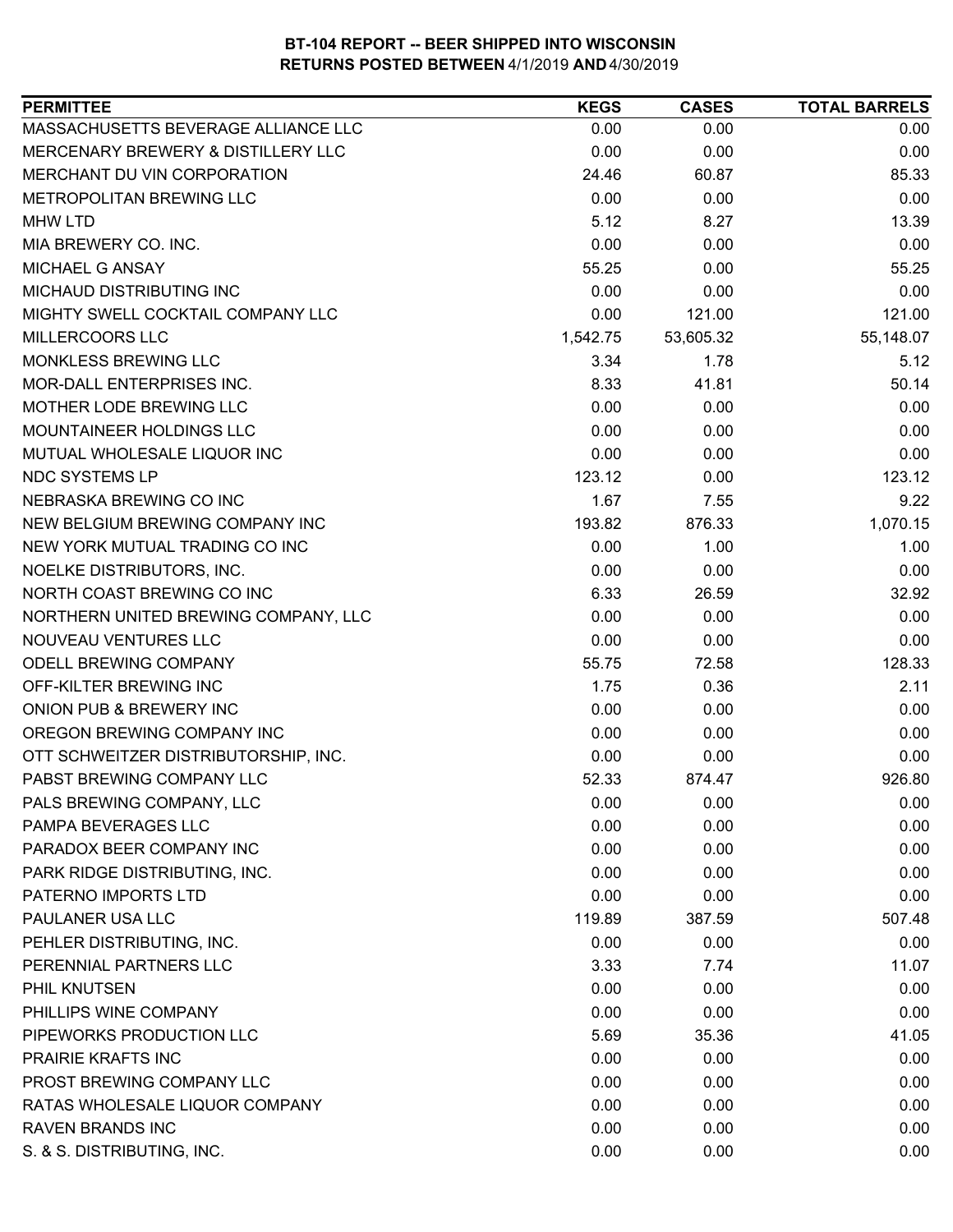| <b>PERMITTEE</b>                      | <b>KEGS</b> | <b>CASES</b> | <b>TOTAL BARRELS</b> |
|---------------------------------------|-------------|--------------|----------------------|
| S. & S. DISTRIBUTING, INC.            | 0.00        | 0.00         | 0.00                 |
| SAPPORO USA INC                       | 3.40        | 25.41        | 28.81                |
| SARATOGA LIQUOR CO., INC.             | 0.00        | 0.00         | 0.00                 |
| SAUGATUCK BREWING COMPANY INC         | 0.33        | 0.00         | 0.33                 |
| <b>SHANE WELCH</b>                    | 3.40        | 36.40        | 39.80                |
| SHELTON BROTHERS INC                  | 0.00        | 0.00         | 0.00                 |
| SHORTS BREWING COMPANY                | 17.84       | 38.62        | 56.46                |
| SIERRA NEVADA BREWING COMPANY         | 131.89      | 1,135.46     | 1,267.35             |
| SINGHA NORTH AMERICA INC              | 0.00        | 0.00         | 0.00                 |
| SOLEMN OATH BREWERY LLC               | 23.50       | 25.84        | 49.34                |
| SOUTHERN GRIST BREWING COMPANY        | 0.00        | 0.00         | 0.00                 |
| SOUTHERN TIER BREWING COMPANY LLC     | 4.99        | 27.54        | 32.53                |
| SP3 LLC                               | 0.00        | 0.00         | 0.00                 |
| <b>SRB OPERATIONS LLC</b>             | 0.00        | 0.00         | 0.00                 |
| ST KILLIAN IMPORTING CO INC           | 208.45      | 574.39       | 782.84               |
| STANLEY STAWSKI DIST CO INC           | 0.00        | 16.05        | 16.05                |
| <b>STEVE CRIDER</b>                   | 0.00        | 0.00         | 0.00                 |
| STONE BREWING CO LLC                  | 28.00       | 232.93       | 260.93               |
| SUGAR CREEK ACQUISITION LLC           | 0.00        | 0.00         | 0.00                 |
| <b>SUMMIT BREWING COMPANY</b>         | 127.67      | 269.91       | 397.58               |
| SUN KING BREWING CO LLC               | 0.00        | 0.00         | 0.00                 |
| SUPERIOR BEVERAGES LLC                | 0.00        | 0.00         | 0.00                 |
| <b>SURLY BREWING COMPANY</b>          | 299.99      | 269.14       | 569.13               |
| SURVILLE ENTERPRISES CORP             | 0.00        | 0.00         | 0.00                 |
| SYLWESTER KOLAKOWSKI                  | 0.00        | 0.00         | 0.00                 |
| TABLEBLUFF BREWING CO INC             | 0.00        | 0.00         | 0.00                 |
| TERRAPIN BEER COMPANY LLC             | 124.33      | 193.23       | 317.56               |
| THE BROOKLYN BREWERY CORPORATION      | 0.00        | 0.00         | 0.00                 |
| THE BRUERY LLC                        | 0.00        | 0.00         | 0.00                 |
| THE CHURCH STREET BREWING COMPANY LLC | 1.00        | 2.42         | 3.42                 |
| THE GAMBRINUS COMPANY                 | 41.00       | 78.96        | 119.96               |
| THE GREAT LAKES BREWING CO            | 65.00       | 132.37       | 197.37               |
| THE R.S. LIPMAN COMPANY               | 0.00        | 0.00         | 0.00                 |
| THOMAS A DORAIRAJ                     | 0.00        | 0.00         | 0.00                 |
| THREE FLOYDS BREWING LLC              | 162.66      | 198.14       | 360.80               |
| TIGHTHEAD BREWING COMPANY             | 2.34        | 2.11         | 4.45                 |
| <b>TOPPLING GOLIATH INC</b>           | 117.83      | 309.65       | 427.48               |
| <b>TORI-VERDI GROUP LLC</b>           | 0.00        | 0.00         | 0.00                 |
| TRIANGLE DISTRIBUTING COMPANY, INC.   | 0.00        | 0.00         | 0.00                 |
| <b>TROIKA BREWING COMPANY LLC</b>     | 1.67        | 0.00         | 1.67                 |
| TRUCKEE CRAFT BREWING                 | 8.17        | 4.48         | 12.65                |
| TWO BEERS BREWING CO LLC              | 0.00        | 0.00         | 0.00                 |
| TWO BROTHERS BREWING COMPANY          | 9.00        | 38.32        | 47.32                |
| UINTA BREWING COMPANY                 | 17.00       | 18.15        | 35.15                |
| UNE ANNEE BREWERY LLC                 | 7.93        | 21.71        | 29.64                |